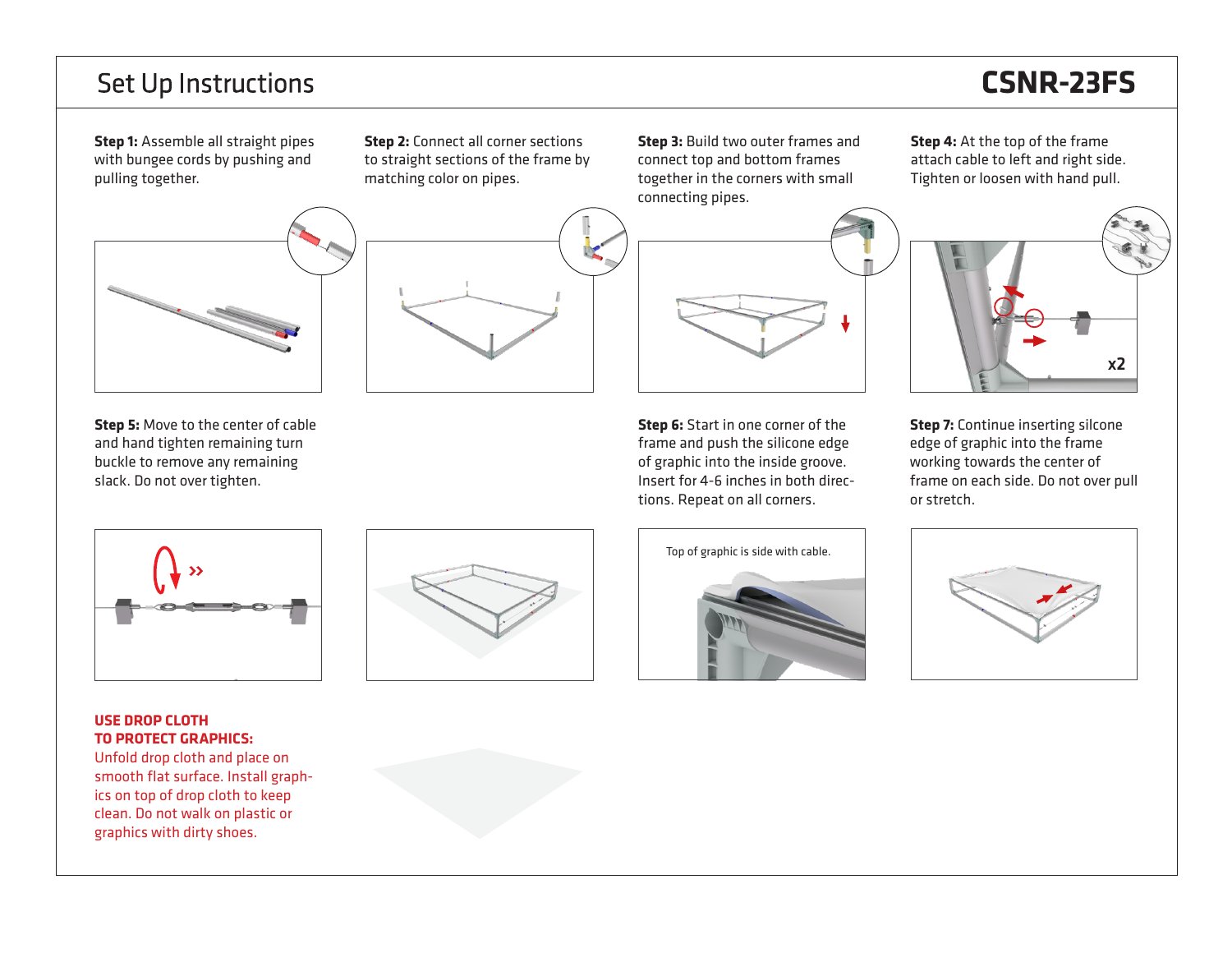#### **Set Up Instructions**

# **CSNR-23FS**

**Step 8:** Completed graphic frame for front side.



**Step 12:** Repeat step 11 until all Light Arrays are attached. Lights Arrays do not attach to bottom of frame, but hang under their own weight in final upright position.

**Step 9:** Flip frame and graphic over. Note: make sure you are using the drop cloth and working on a smooth surface to prevent damage to your graphic.



**Step 13:** Repeat Steps 6 and 7 to attch printed graphic for double -sided display or light block panel for single-sided display.

**Step 10:** Take out the LED Lights and **gently** unroll on the graphic with lights face down. **WARNING! Do not drag lights across ground or it could break the LED lights.**



**Step 14:** Front and back graphic complete.

**Step 11:** Attach Light Array(s) at top of frame onto wire harness clips.



**Continue:** Next page.